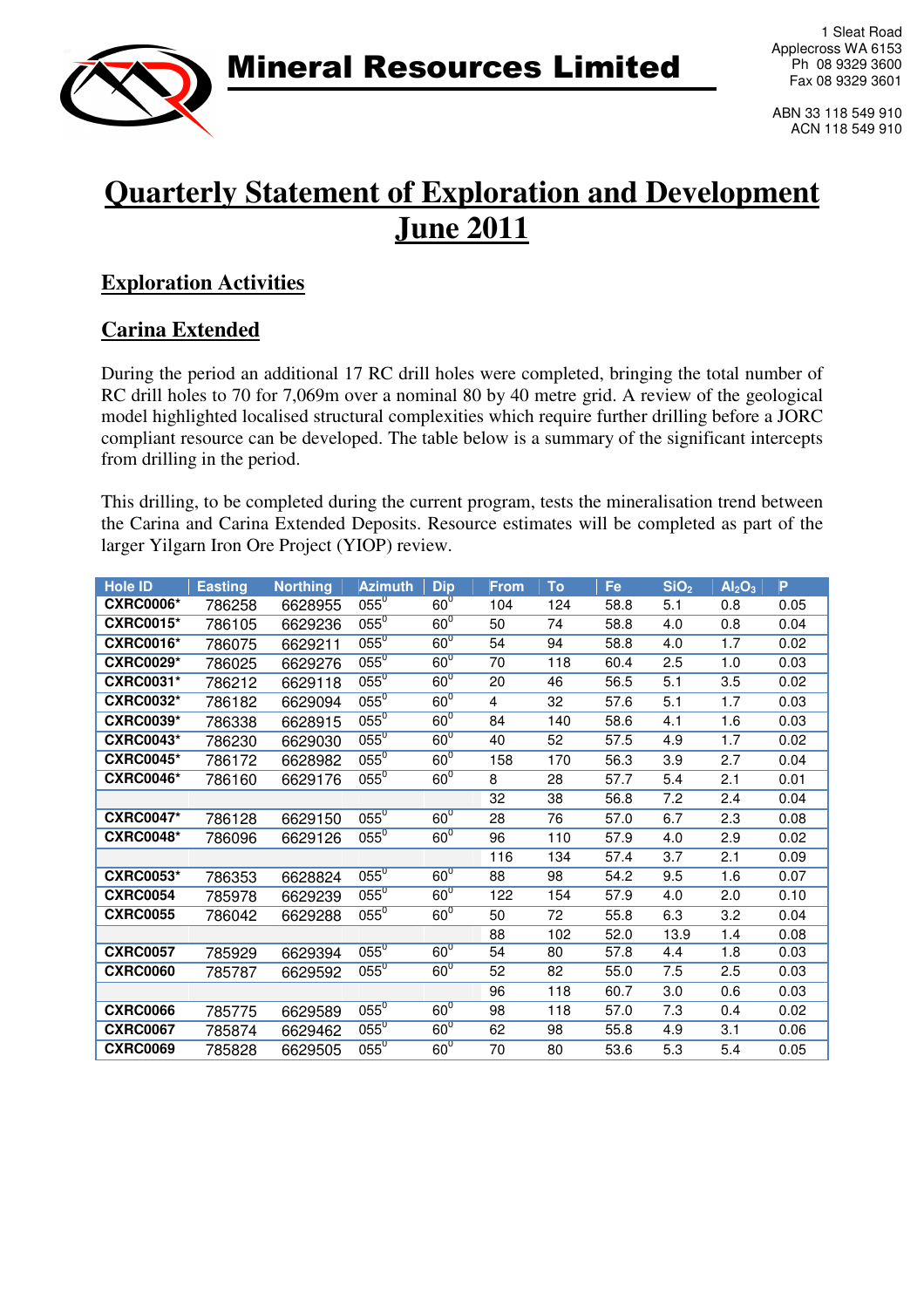

1 Sleat Road Applecross WA 6153 Ph 08 9329 3600 Fax 08 9329 3601

ABN 33 118 549 910 ACN 118 549 910



**Carina Extended Drill Hole Plan**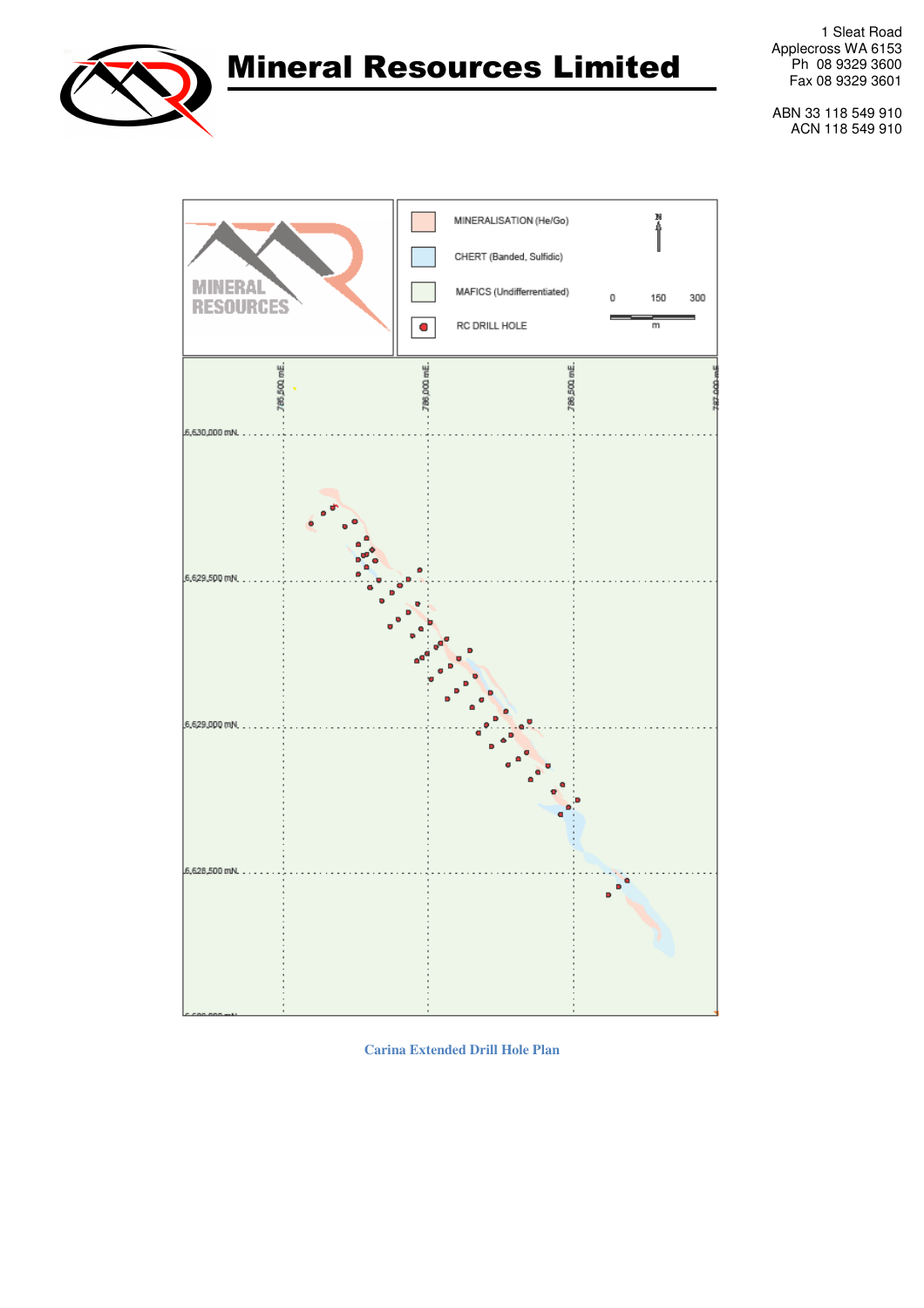

1 Sleat Road Applecross WA 6153 Ph 08 9329 3600 Fax 08 9329 3601

ABN 33 118 549 910 ACN 118 549 910

### **Central Yilgarn**

Several key exploration and mining tenements were granted within the Yilgarn Iron Ore Project area including two Mining Leases covering the J5 Deposit and Bungalbin Central Prospect. Plans are underway to commence target generation activities throughout the remainder of 2011 on these new tenements.

Tenements granted during the quarter include;

- M77/1095
- M77/1096
- E77/947
- E77/1315
- E77/1739
- E77/1740

Due to their proximity to the Carina Iron Ore Project these tenements will form part of the broader YIOP which remains the main focus of exploration activities.



**New Tenements Granted**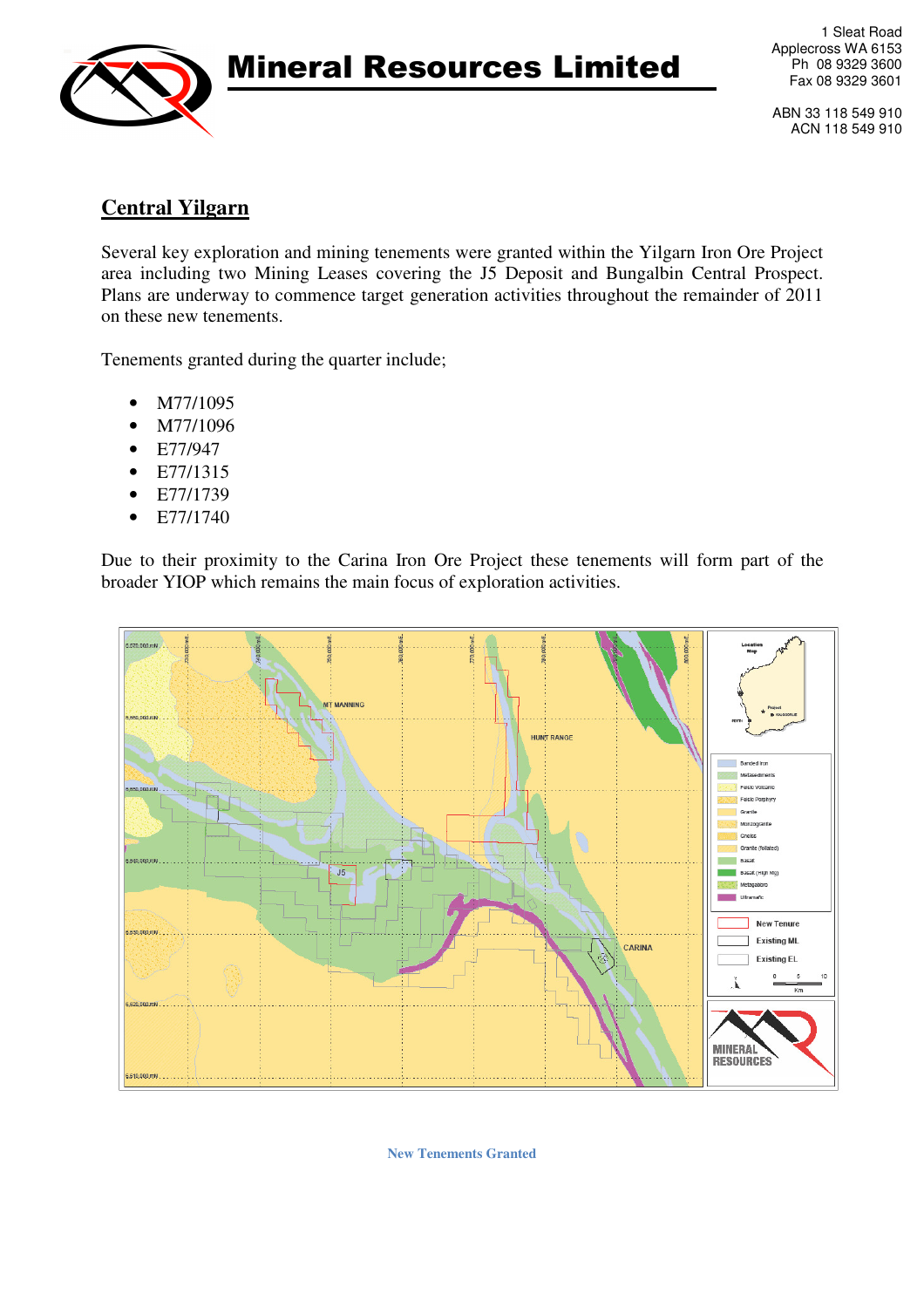

1 Sleat Road Applecross WA 6153 Ph 08 9329 3600 Fax 08 9329 3601

ABN 33 118 549 910 ACN 118 549 910

#### Johnston Range

A second phase of RC drilling was completed over the Altair Prospect (E77/1038). The program consisted of 43 holes for 4,888m bringing the total drilling to 54 holes for 6,308m. The recent drilling bought the drill spacing in to 100 by 40m and will provide the basis for a JORC compliant resource estimation and a preliminary pit design.

Assay results for this drilling have not been completed however a summary of the significant intercepts received to date are tabled below.

| <b>HOLE ID</b>  | <b>Easting</b> | <b>Northing</b> | <b>Azimuth</b> | <b>Dip</b>   | <b>From</b> | To  | Fe   | SiO <sub>2</sub> | Al <sub>2</sub> O <sub>3</sub> | P    |
|-----------------|----------------|-----------------|----------------|--------------|-------------|-----|------|------------------|--------------------------------|------|
| <b>ATRC0001</b> | 720363         | 6695997         | $270^\circ$    | $60^0$       | 16          | 46  | 55.5 | 4.0              | 5.2                            | 0.13 |
| <b>ATRC0002</b> | 720318         | 6695999         | $270^{0}$      | $60^\circ$   | 88          | 116 | 58.5 | 3.8              | 1.8                            | 0.17 |
| <b>ATRC0003</b> | 720396         | 6696400         | $270^\circ$    | $60^0$       | 74          | 78  | 53.9 | 6.5              | 6.7                            | 0.19 |
| <b>ATRC0004</b> | 720441         | 6696802         | $270^0$        | $60^0$       | 50          | 72  | 55.5 | 9.4              | 4.0                            | 0.09 |
| <b>ATRC0005</b> | 720397         | 6696800         | $270^0$        | $60^0$       | 120         | 130 | 52.6 | 19.4             | 0.7                            | 0.09 |
| <b>ATRC0010</b> | 720347         | 6696401         | $270^{0}$      | $60^0$       | 118         | 130 | 60.5 | 2.6              | 1.3                            | 0.13 |
| <b>ATRC0011</b> | 720277         | 6695997         | $270^\circ$    | $60^0$       | 132         | 168 | 61.0 | 4.2              | 1.5                            | 0.12 |
| <b>ATRC0014</b> | 720322         | 6695901         | $270^\circ$    | $60^0$       | 24          | 66  | 57.9 | 3.9              | 3.0                            | 0.14 |
| <b>ATRC0016</b> | 720279         | 6695910         | $270^\circ$    | $60^0$       | 108         | 150 | 59.1 | 3.8              | 1.7                            | 0.17 |
| <b>ATRC0018</b> | 720244         | 6695999         | $270^\circ$    | $60^0$       | 168         | 204 | 63.5 | 2.3              | 0.8                            | 0.13 |
| ATRC0040        | 720393         | 6696599         | $270^\circ$    | $60^0$       | 88          | 104 | 62.2 | 2.8              | 1.6                            | 0.11 |
| <b>ATRC0041</b> | 720361         | 6696602         | $270^\circ$    | $60^0$       | 148         | 158 | 58.1 | 12.1             | 0.7                            | 0.09 |
| <b>ATRC0043</b> | 720439         | 6696698         | $270^0$        | $60^0$       | 36          | 70  | 62.5 | 1.9              | 1.2                            | 0.08 |
| ATRC0044        | 720398         | 6696698         | $270^\circ$    | $60^0$       | 94          | 132 | 63.5 | 2.9              | 0.9                            | 0.09 |
| <b>ATRC0051</b> | 720280         | 6696104         | $270^\circ$    | $60^0$       | 146         | 190 | 62.8 | 2.8              | $1.3\,$                        | 0.11 |
| <b>ATRC0052</b> | 720317         | 6696202         | $270^\circ$    | $60^{\circ}$ | 116         | 140 | 61.1 | 6.6              | 1.0                            | 0.09 |
| <b>ATRC0053</b> | 720319         | 6696301         | $270^\circ$    | $60^0$       | 132         | 160 | 61.5 | 3.3              | 1.6                            | 0.17 |

**Altair Prospect – Significant Intercepts**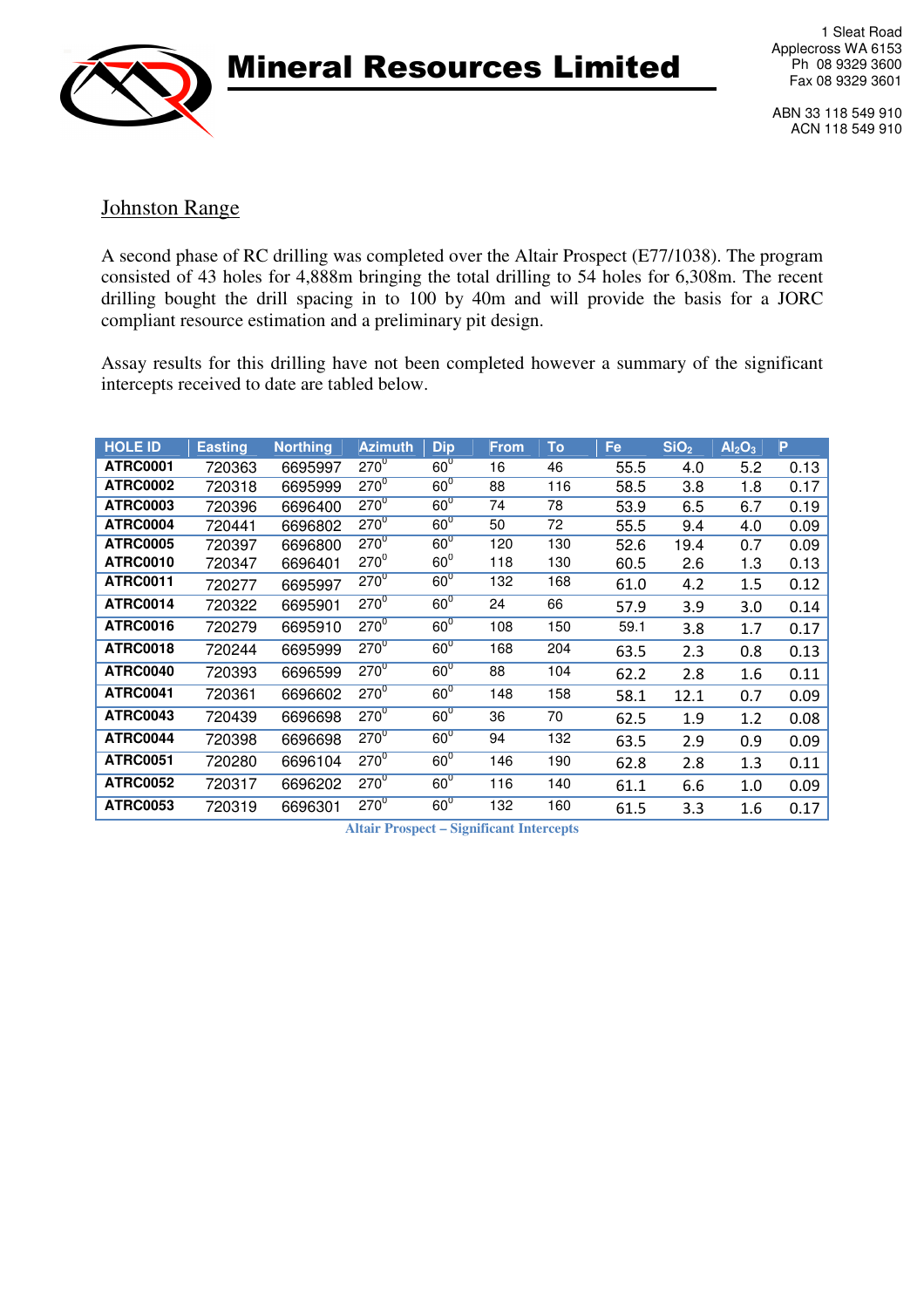

1 Sleat Road Applecross WA 6153 Ph 08 9329 3600 Fax 08 9329 3601

ABN 33 118 549 910 ACN 118 549 910





## **Mayfield (Central Yilgarn)**

Resource drilling along approximately 8km strike length is planned for the latter part of 2011 aimed at producing a maiden resource statement to support preliminary scoping studies.

### **Chamaeleon**

No further drilling has been completed during the period with efforts focused on the Carina and Carina Extended Deposits however a small RC and HQ Diamond drilling program is scheduled